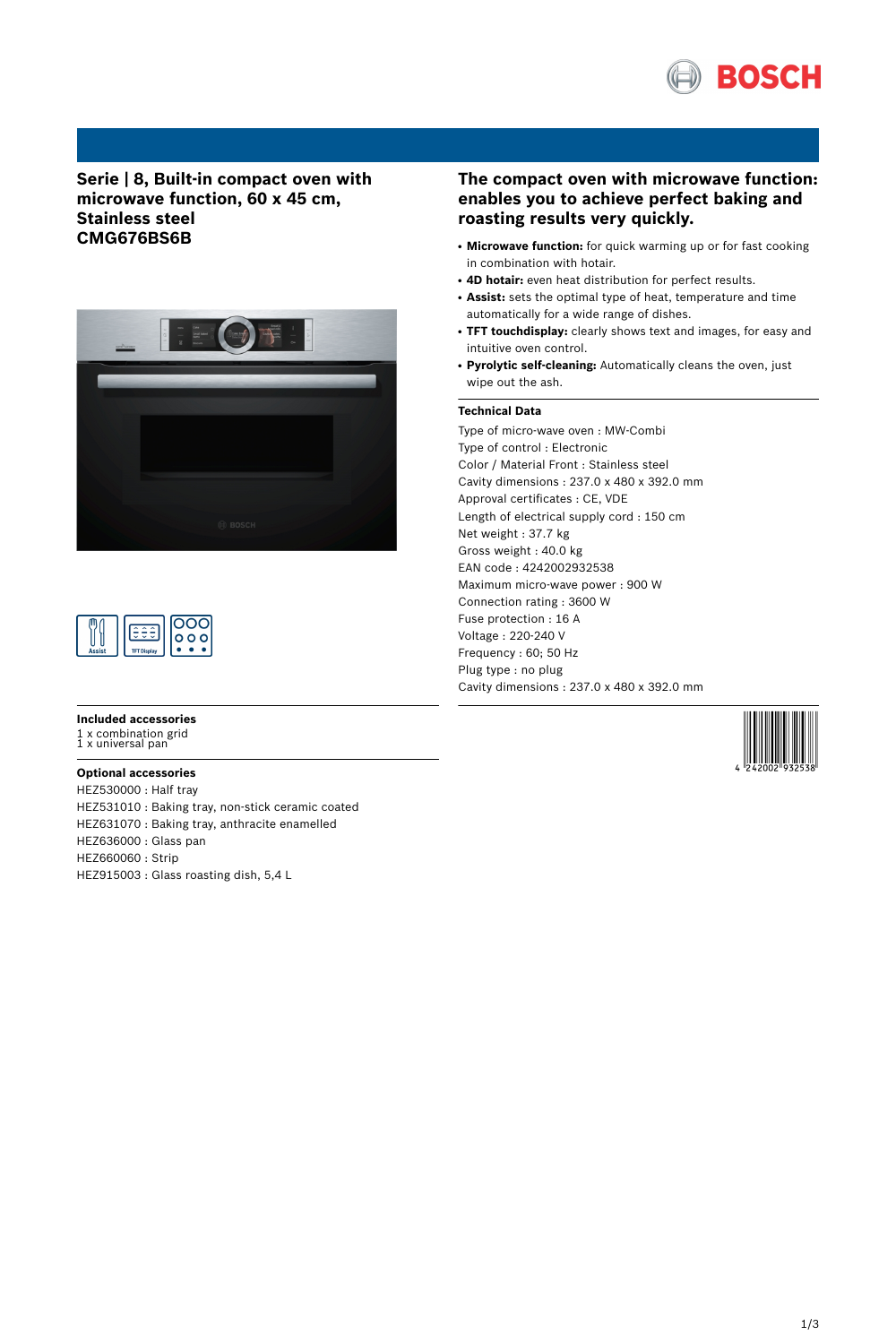

## **Serie | 8, Built-in compact oven with microwave function, 60 x 45 cm, Stainless steel CMG676BS6B**

**The compact oven with microwave function: enables you to achieve perfect baking and roasting results very quickly.**

### **Design**

- 3x 2,5"-TFT colour and graphics display with direct touch function
- Bosch control wheel
- Drop down door, SoftClose, SoftOpen
- Straight bar handle
- 3 shelf positions

## **Features**

- Home Connect ready
- Digital temperature display with proposal Actual temperature display Heating-up indicator
- Electronic door lock Control panel lock Automatic safety switch off Residual heat indicator Start button Door contact switch
- Intelligent microwave inverter technology: For optimised results maximum output power will be regulated to 600 W when used in longer operation for gentler cooking.
- BoschAssist
- Electronic clock timer
- LED light, Light on/off when oven door opened/closed
- Integral cooling fan

### **Cleaning**

- Pyrolytic self-cleaning function

#### **Programmes/functions**

- Compact oven with microwave with <sup>12</sup> main functions heating methods: 4D Hotair, Hotair Gentle, conventional top and bottom heat, conventional heat Gentle, Hotair grilling, full width variable grill, half width grill, pizza function, bottom heat, low temperature cooking, plate warming, keep warm
- Additional heating methods with microwave: Microwave, Combi microwave variable
- Max. Power: <sup>900</sup> W; <sup>5</sup> Microwave power settings (90 W,180 W,360 W,600 W,900 W)
- Fast pre-heating function

### **Accessories**

- <sup>1</sup> <sup>x</sup> combination grid, <sup>1</sup> <sup>x</sup> universal pan

#### **Performance/technical information**

- Cavity volume: <sup>45</sup> litre capacity
- Temperature range <sup>30</sup> °C <sup>275</sup> °C
- Power cord length <sup>150</sup> cm Cable length
- Total connected load electric: 3.6 KW
- Nominal voltage: <sup>220</sup> <sup>240</sup> <sup>V</sup>
- Appliance dimension (hxwxd): 455 mm x 594 mm x 548 mm
- Niche dimension (hxwxd): <sup>450</sup> mm <sup>455</sup> mm <sup>x</sup> <sup>560</sup> mm <sup>568</sup> mm x 550 mm
- Please refer to the dimensions provided in the installation manual